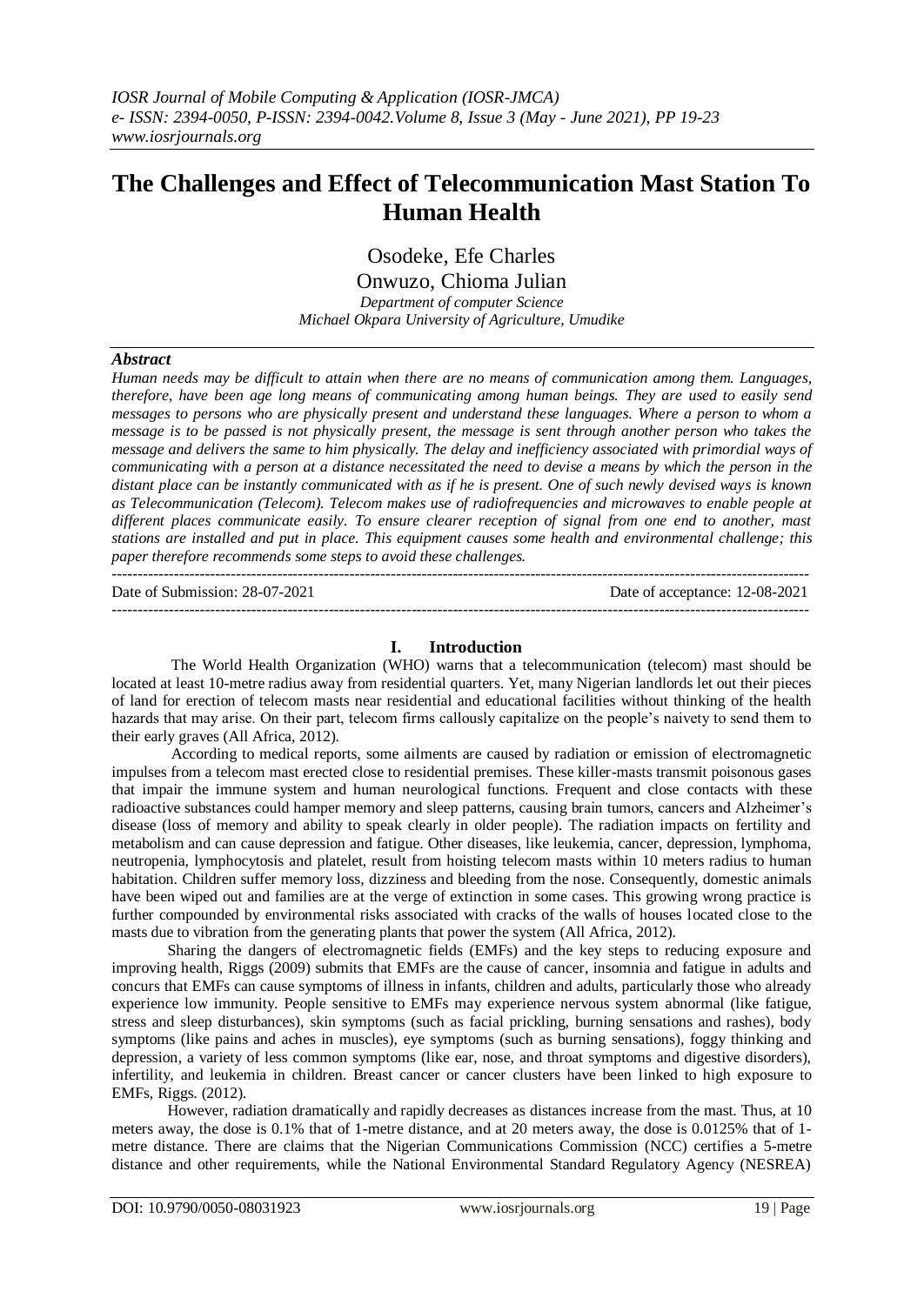insists on a minimum of 10 meters, as stipulated by its 2007 establishing Act. Consequently, NESREA has shut down a number of base stations that contravened its position.

Otitoloju, Obe, Adewale, Otubanjo and Osunkalu (2009) reported that exposure of male mice to radiofrequency radiations from mobile phone (GSM) base stations at a workplace complex and residential quarters caused 39.78% and 46.03% respectively in sperm head abnormalities compared to 2.13% in control group. Statistical analysis of sperm head abnormality score showed that there was a significant ( $p < 0.05$ ) difference in occurrence of sperm head abnormalities in test animals. The major abnormalities observed were knobbed hook, pin-head and banana-shaped sperm head. The occurrence of the sperm head abnormalities was also found to be dose-dependent.

Nonetheless, it is opined that there is no conclusive evidence that emissions from telecom masts antennae caused leukemia and other diseases. Other reports show that it is the antenna that actually emits radio waves, not the structure that supports it; to get a dose of radiation considered dangerous from the antenna requires almost touching it, and the antenna does not beam signals directly down, nor 'blow' radiation directly down to people below.

There have been reports that telecom masts erected close to residential compounds are the cause of a myriad of health challenges, there is a growing fear of radiations from the mast (All Africa, 2012). Amidst the controversy, precaution is needed, especially as some people are more susceptible and/or gullible than others. More research is needed to get the facts, expose the truth and harmonize opinions on the effects of emissions from telecom masts antennae. Therefore, this study was aimed at investigating the environmental pollution health effects of the radiation from the antennae of telecom masts located near residential and basic school premises. The health crises suffered by children and adults using residences and/or basic school facilities harboring telecom masts nearby were compared with those using residences and/or basic school facilities far away from telecom masts.

#### **GSM BASE STATIONS AND HEALTH HAZARDS**

Man as a social being must interact and this is achieved by exploring every avenue that provides a cheap mean among alternatives. Cell phones serve as tool for social connection and managing social relationships among people (Banjo, Hu and Sundar, 2008). However, there is currently considerable confusion over the health and safety issues relating to non- ionizing radiation emitted by GSM telephony base stations and handsets.There is obviously conflicting information from the various scientific sources and environmental groups with respect to health hazards associated with GSM telephony (Yusuf, 2009).

A growing number of studies have linked electromagnetic field associated with the operation of mobile telephony with health hazards ranging from changes in cognitive performance and sleep disturbances to serious illness and disablement, with even higher cancer rates (Abdel-Rassoul, Abou El-Fatech, Abou Salem, Michael, Farahat, El- Batanouny, and Salem (2006).; Bortkiewicz et al., 2004; Cherry, 2000; Eger, Hagen, Lucas, Vogel and Voit, (2004).; Hutter et al., 2006; Navarro, Segura, Portolés, Gómez-Perretta, 2003; Santini, Santini, Danze, Le Ruz, Seigne, 2002.; Wolf and Wolf, 2004). Hamblin and Wood (2002) claimed that exposures to electromagnetic radiation can affect the natural rhythms of the brain's electrical activity, as measured by Electroencephalogram. Fernie and Reynolds (2005) iterated that studies of the effects of exposure to electromagnetic fields on populations of wild birds can provide further insights into the potential impacts on animal and human health. According to Cherry (2000), cell sites are risk factors for cancer, specifically brain tumors and leukemia; heart attack and heart disease, particularly arrhythmia; neurological effects including sleep disturbance, learning difficulties, depression and suicide; reproductive effects, especially miscarriage and congenital malformation; viral and infectious diseases because of reduced immune system competency associated with reduced melatonin and altered calcium ion homeostasis.

Contrariwise, some research works opposed the assertion that erection of GSM mast within residential neighborhoods has negative effect on people's health. For instance, Chagnaud et al. (1999) and Heikkinen et al. (2001), looked at the short time effects of pulse microwave radiation on rodents and the result produced negative evidence of the effect of mast on these animals. This further alleviated the fears of people who live in close proximity to these masts. In September 1999, the Health Council of the Netherlands received a request from the Minister of Housing, Spatial Planning and the Environment; Minister of Health, Welfare and Sport; the State Secretary of Social Affairs and Employment and the State Secretary of Transport, Public Works and Water Management to advise on whether exposure to electromagnetic fields used for the data transfer between mobile telephones and base stations may result in negative health consequences. The Committee based its report on several reviewed articles and reports which have been published in recent years. Both thermal and non-thermal effects of GSM base stations on health were examined. It could not be established if exposure to electromagnetic field could cause changes to the functioning of the cell membrane. Damage to the DNA, the genetic material, which can form a step in the development of cancer, could not also be established. The effects on brain function were investigated and on the basis of the available data, the Committee concluded that the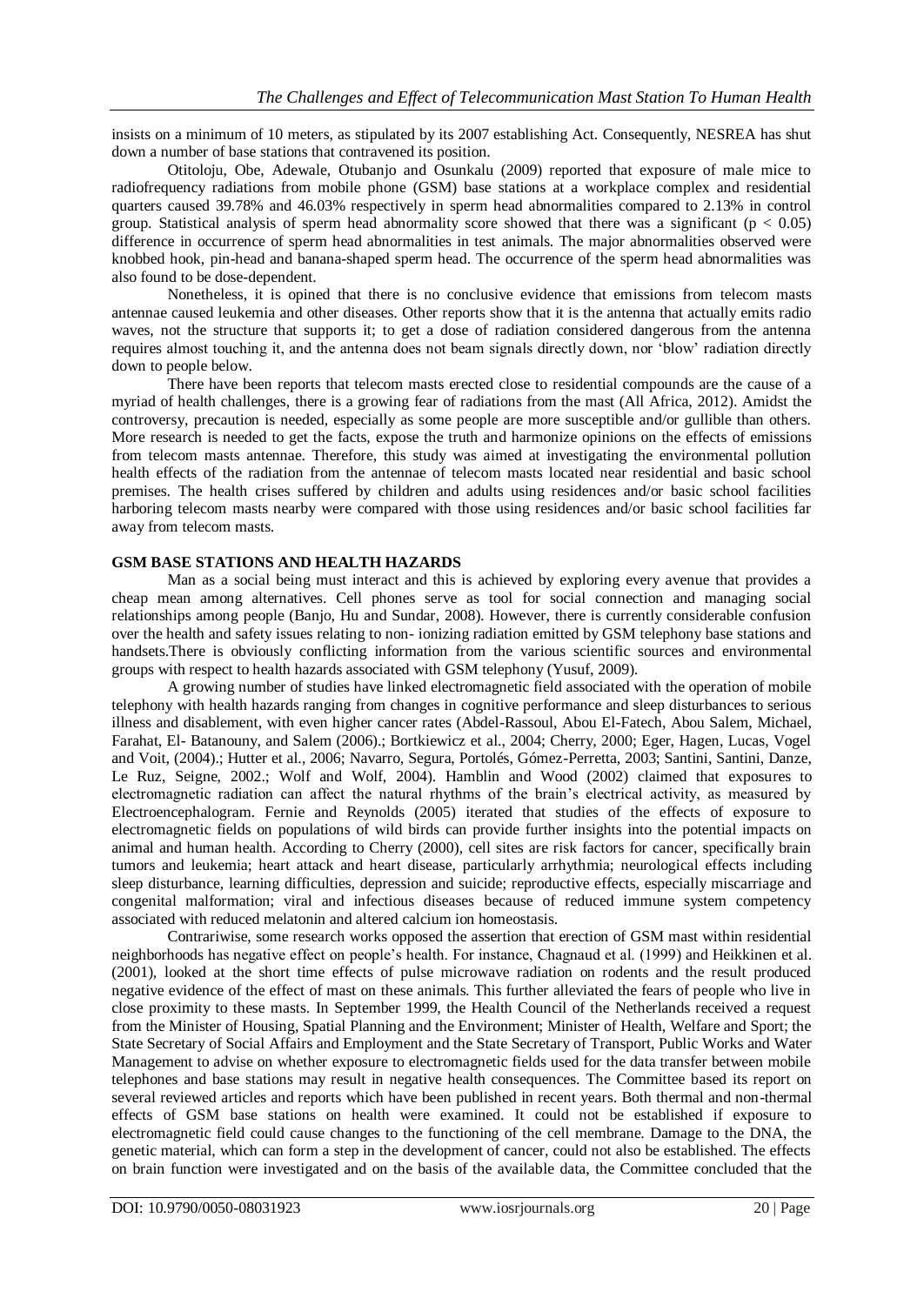occurrence of health problems at exposure levels associated with the use of mobile phones is unlikely. It is considered virtually impossible that the low field strengths in the vicinity of base stations give rise to changes in cognitive functions (Health Council of Netherland, 2000).

Norwegian Institute of Public Health was commissioned by the Ministry of Health and Care Services and the Ministry of Transport and Communication in 2009 to summarize the knowledge regarding exposure to weak high- frequency fields and present a report of the current management practices in Norway and in comparable countries. The purpose is to investigate the management and regulations concerning electromagnetic radiation, including the placement of mobile masts, base stations and wireless networks. The Expert Committee reviewed previous scientific reports from independent expert panels worldwide, as well as recently published studies on the possible effects on health following exposure to weak RF fields and presented specific report on the link between use of mobile phones and base stations and cancer, reproductive health, heart, blood pressure and circulation, the immune system, hormonal effects, effects on the nervous system, changes in gene expression, and electromagnetic hypersensitivity. A large number of scientific studies agree that it is probable that the physical characteristics of electromagnetic fields are not the direct or contributory cause of health problems attributed to electromagnetic fields (electromagnetic hypersensitivity). The Committee believes that there is no need to revise radiation protection legislation for individuals who attribute their health problems to electromagnetic field exposure (Norwegian Institute of Public Health, 2012). It is scientifically improbable that the reduction of exposure to electromagnetic fields is significant for health problems attributed to electromagnetic fields. The Committee therefore believes that there is no basis to recommend measures aiming to reduce exposure to electromagnetic fields for individuals with health problems attributed to electromagnetic fields. The health service and other parties should instead encourage the reduction of avoidance behavior and discourage implementation of measures for which there is no scientific basis. However, it recommended that it is always important to respect individuals and their choices.

# **GSM BASE STATION AND PROPERTY VALUES**

Understanding the effects of cell phone base stations on property values is important to telecommunications companies in planning the sitting and handling likely opposition from property owners. Similarly, property values need to understand the evaluation implications of this when valuing properties which are in close proximity to cell phone base stations (Bond et al 2003). Considerable growth in the use of mobile phones has led to increasing demand for land to site telecommunication base stations and associated infrastructures (Biebuma and Esekhaigbe, 2011). The literature on the impact of GSM base station on property values is still very scanty especially in developing countries. Bello (2010) examined the variation in the satisfaction of people living around GSM base stations with samples drawn from Akure, Nigeria. Using Crosstabs' nominal-by-nominal measures, the study found that residents' satisfaction increases with distance away from the base station. When the effect of fear of health problems exhibited by the residents was introduced, the study found that the variation in the satisfaction level with distance was due to those who harbored fear of health problems. However, the result of the study did not show how property values respond to base station situation whether it increases or reduces rent passing on these properties.

Bond et al (2003), studied residents' perceptions toward living near Cell Phone Base Stations (CPBS) and how they evaluate the impacts of these structures. Two case study areas in the city of Auckland, New Zealand were selected in order to understand how residents' perceptions impact on property values. The study revealed mixed responses from residents ranging from being prepared to pay the same to being prepared to pay more than twenty percent less for a property located near a CPBS. Bond and Beamish (2005) assessed the perceived impact of cellular phone towers on residents and property values in Christchurch, New Zealand. The study revealed that people who live close to a CPBS perceive the sites less negatively than those who live further away. However, overall, respondents would pay from 10- 19% less to over 20% less for a property if it were in close proximity to a CPBS.

Brandt and Maennig (2012) examined the impact of cell phone base stations on prices of condominiums in Hamburg, Germany. The study distinguished between individual masts and groups of masts and it was found that only immediate proximity to groups of antenna masts is perceived as harmful by residents of nearby condominiums. For individual masts no effect on residential property prices in the surrounding areas was observed. It was recommended that cell phone service providers should prevent installation of groups of masts in a single location.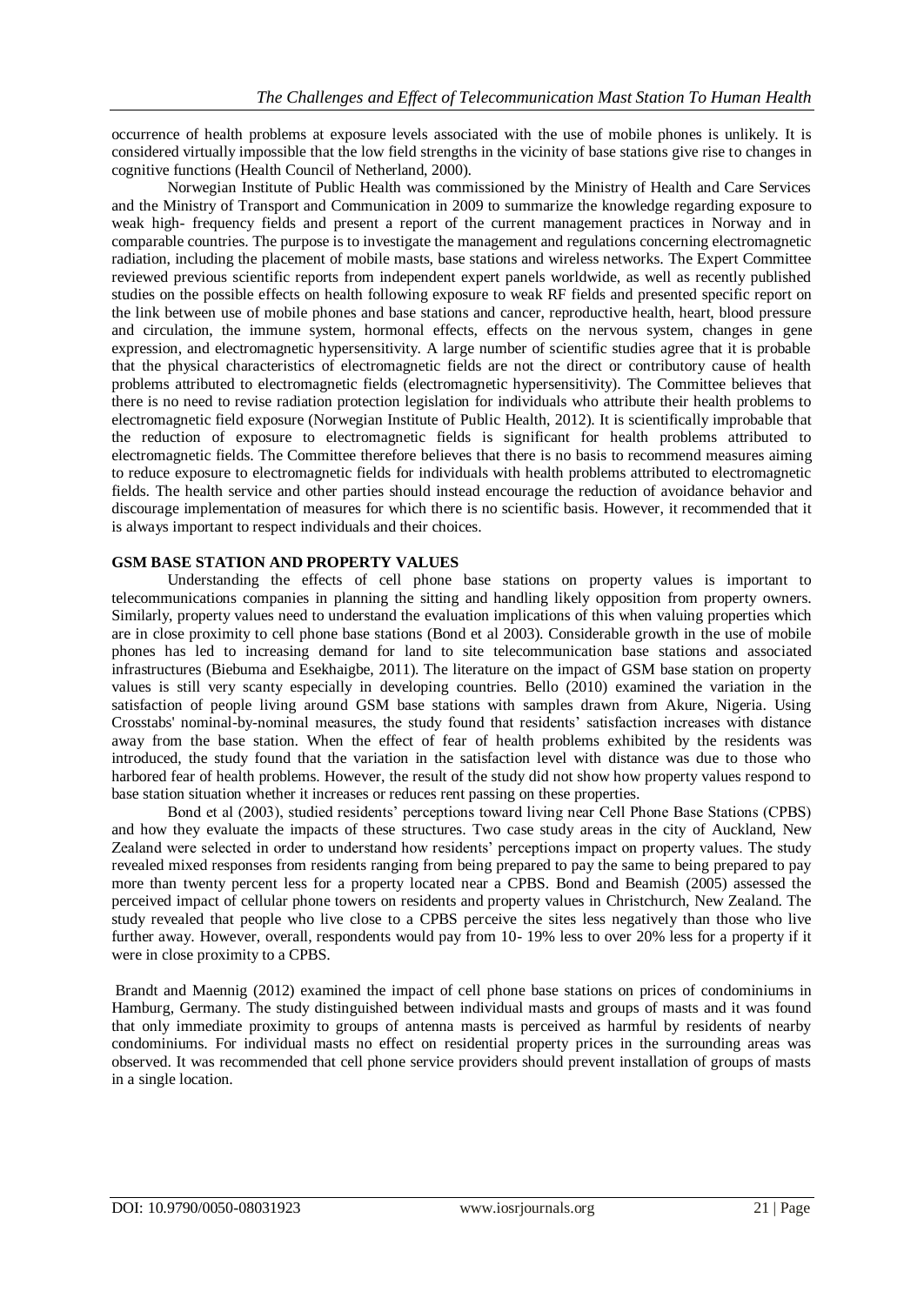# **II. Conclusion**

The telecom mast station is believed to cause serious human and environmental challenges, through the emission of electromagnetic field. There is no doubt that this issue is one of the most controversial areas in the telecommunication industries. This is due to the claims and counter-claims from experts that the emission of electromagnetic fields constitute heath challenges and dangers.

The Mobile Site (MS) communicates with the Base Station through radiofrequency signal. On the other hand, a base station communicates with another base station through microwave link. The handset has inbuilt antennas which sends signal transmission, or voice and data traffic to the radio frequency (RF) antenna mounted on the tower in a Base Station. The signal sent by the handset is a process by the Base Transceiver Station (BTS) which is usually housed in a prefabricated shelter located in the base station; and the processed signal is sent to another Base Station via a microwave antenna also mounted on the tower.

In the process of this signal transmission, radiation is emitted in the electromagnetic field. Radiation is the energy that comes from a source and travels through space and may penetrate various **materials.**



*Mast effect on human*

These radiations are in two forms

- Ionizing radiation
- Non-ionizing radiation

Ionizing radiation is a high frequency radiation generally considered to have harmful potentiality to human health when continuously exposed to for a very long time without adequate protection and or precaution.

While a non-ionizing radiation on the other hand is an extremely low frequency radiation which arguably, is considered to pose no significant harm to human health.

The telecommunication industries made us believe the radiation from its equipment is the non-ionizing radiation and not harmful to human.

This we believe to wrong considering the following:

- Proximity to residential area.
- Continuous accumulation will affect those close to the station
- Making a phone call for a straight one hour without termination has health effects
- Why is it that at 150 meters from the station you do not need a thunder arrestor?

If this is true, we therefore recommend the following:

Mast stations should be sited outside residential areas

 Government should provide a hub for mast station; where all telecom companies will mount there equipment. This will greatly reduce both service and transmission cost.

#### **References**

- [1]. Abdel-Rassoul, G., Abou El-Fatech, O., Abou Salem, M., Michael, A., Farahat, F., El Batanouny, M., Salem, E. (2006). Neurobehavioral effects among inhabitants around mobile phone base stations. Neurotoxicology. DOI: 10.1016/j.neuro.2006.07.012.
- [2]. All Africa (2012). Dangers of mobile phone antennas in Nigeria. Editorial. All Africa, April 19, 2012, Retrieved from
- http://mieuxprevenir.blogspot.com/2012/04/nigeria-dangers-of-mobile- phone.html on 12 October 2018.
- *[3].* Bello, M.O. (2010). Effects of the Location of GSM Base Stations on Satisfaction of Occupiers and Rental Value of Proximate Residential Property. *Journal of Computer and Information Science, 3(4), 159 – 170*